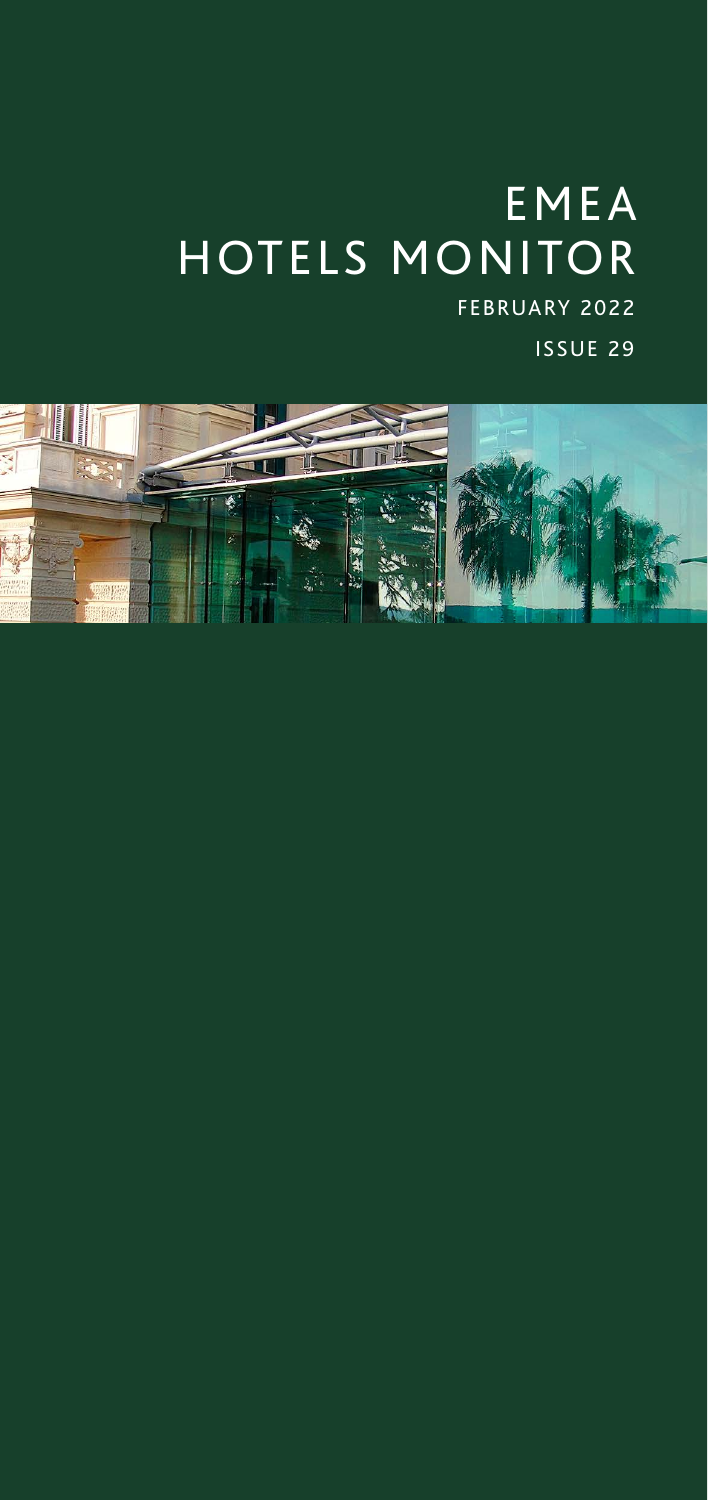

Whitebridge Hospitality is a specialist advisor to investors, developers and operators in the hospitality industry around the globe. We provide investment, operational and planning advice, and guidance in respect of the entire hospitality spectrum, including: hotels, mixed-use resorts, leisure facilities, casinos, visitor attractions and sporting venues. Our uniquely qualified team can provide services throughout an asset's life cycle.



Rider Levett Bucknall is an independent construction, property and management consultant, providing advice focused on the cost, quality and sustainability of the built environment. Worldwide the firm has over 3,600 staff operating from more than 120 offices. Its international reach ensures that it provides services in line with the latest innovations and examples of best practice, supporting expertise across all sectors of the built environment. Achievements are renowned: from the early days of pioneering quantity surveying, to landmark projects such as the Sydney Opera House, HSBC Headquarters Building in Hong Kong, the 2012 London Olympic Games and CityCenter in Las Vegas.

### HOTSTATS **Hospitality Intelligence**

HotStats provides a unique monthly profit and loss data benchmarking service to hoteliers from across the globe that enables monthly comparison of hotels' performance against competitors. It is distinguished by the fact that it maintains in excess of 500 key performance metrics covering revenue, cost, profit and other statistics, providing far deeper insight into the hotel operation than any other tool. The HotStats database totals millions of hotel rooms worldwide.

### **EMEA HOTELS MONITOR FEBRUARY 2022**

#### **Introduction**

The second half of 2021 brought us boosters, a delayed Olympic Games, Omicron, clear signs of improving trading conditions within our wonderful hotel sector and fast rising levels of inflation across various aspects of our industry (including salaries, utilities, food stuffs and ADRs). What an exciting six months it was. The next six months will see even more excitement: high inflation (5.1% already in January in Eurozone), more open skies, fewer C19 regulations and more people spending pent up savings on having a good time and holidaying.

HotStats data clearly shows the recovery that is underway, with only two Growth matrices showing negative results (ADR and RevPAR in Muscat). All other markets and growth matrices are in encouragingly positive territory. Star performers included: Istanbul +60% growth in ADR and +189% in RevPAR; Rome +109% in occupancy; and London with a stellar 2,713% increase in GOPPAR. May the good times roll!

All through the pandemic, hotel developments have continued to be realised and with signs of recovery at an operating level, the pressure on construction inflation is likely to remain material, especially as post-C19 supply chain issues continue to unwind and resolve themselves.

Lots of deals were concluded in H2 2021, with Spain and Portugal being particularly busy from a value perspective. Regional UK had the highest number of deals, but their overall value was somewhat restrained as most deals were small individual asset transactions.

## London with a stellar 2,713% increase in GOPPAR. May the good times roll!

With grateful thanks to our contributing valuers, we are pleased to present our eighth consecutive annual Consensus Yield Matrix as our back page feature.

#### **Philip Camble**

*Director, Whitebridge Hospitality Editor, EMEA Hotels Monitor*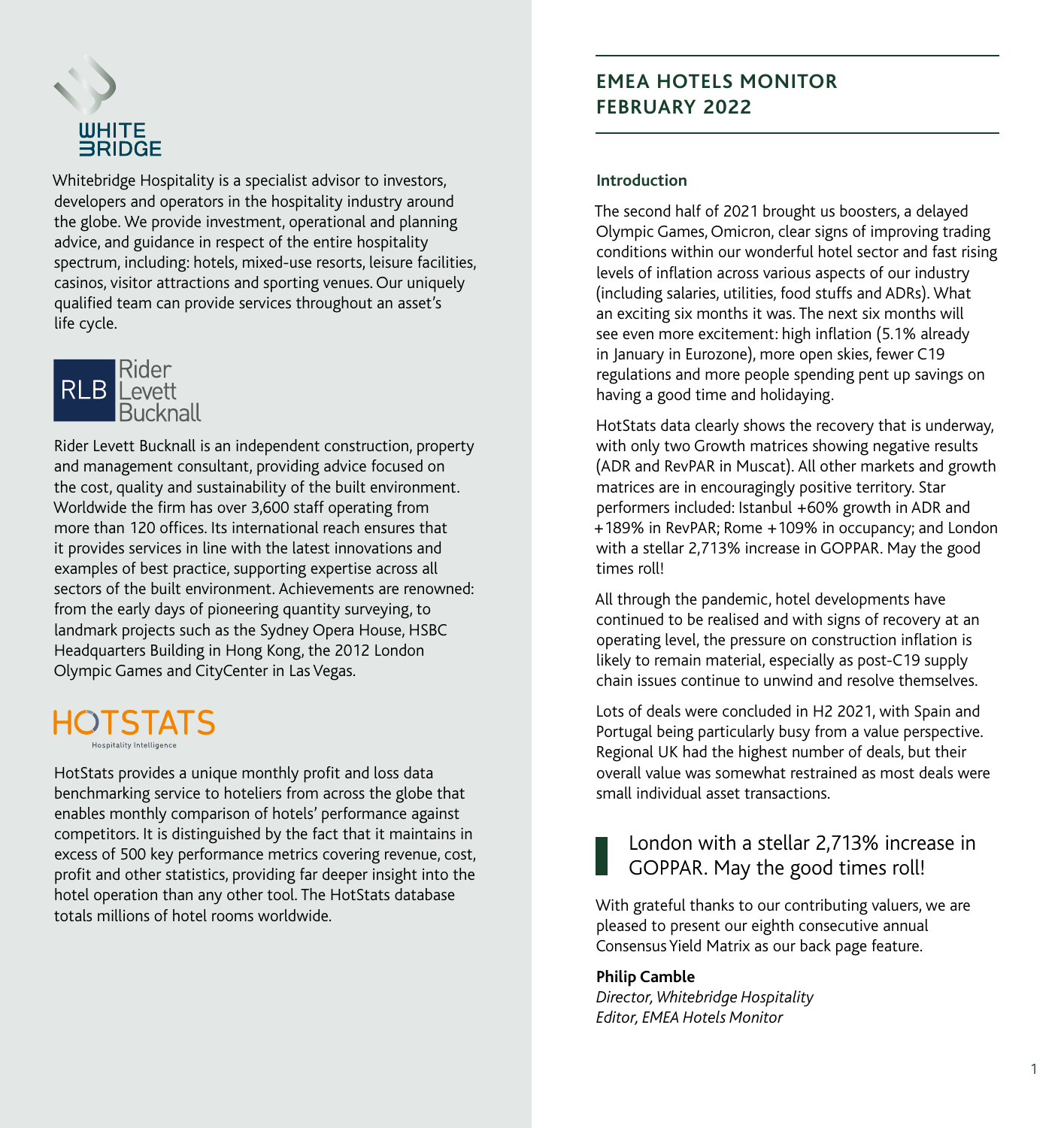#### **Performance Trends**

| Jan-Dec            |        | 2021  |        |               |            | 2020  |        |               |            | Growth |        |               |
|--------------------|--------|-------|--------|---------------|------------|-------|--------|---------------|------------|--------|--------|---------------|
| City               | ADR    | Occ   | RevPAR | <b>GOPPAR</b> | <b>ADR</b> | Occ   | RevPAR | <b>GOPPAR</b> | <b>ADR</b> | Occ    | RevPAR | <b>GOPPAR</b> |
|                    | €      | $\%$  | €      | €             | €          | $\%$  | €      | €             | $\%$       | $\%$   | $\%$   | %             |
| Amsterdam          | 149.11 | 23.6  | 35.16  | 6.79          | 150.04     | 21.9  | 32.82  | 2.42          | $-0.6$     | 7.8    | 7.1    | 181.1         |
| <b>Berlin</b>      | 152.95 | 43.0  | 65.70  | 27.03         | 143.00     | 28.7  | 41.03  | 2.24          | 7.0        | 49.7   | 60.1   | 1,106.0       |
| <b>Budapest</b>    | 154.38 | 26.9  | 41.57  | 5.91          | 148.95     | 23.4  | 34.88  | $-1.45$       | 3.6        | 15.0   | 19.2   | 508.8         |
| Cairo              | 171.64 | 30.6  | 52.48  | 24.23         | 143.70     | 17.6  | 25.26  | $-2.15$       | 19.4       | 74.0   | 107.8  | 1,227.7       |
| Casablanca         | 104.76 | 53.6  | 56.20  | 41.05         | 94.23      | 29.4  | 27.72  | 7.26          | 11.2       | 82.3   | 102.7  | 465.1         |
| Doha               | 101.14 | 30.9  | 31.29  | 4.82          | 94.12      | 22.8  | 21.43  | $-3.25$       | 7.5        | 35.8   | 46.0   | 248.1         |
| Dubai              | 112.00 | 66.0  | 73.93  | 47.29         | 105.75     | 56.5  | 59.76  | 32.77         | 5.9        | 16.8   | 23.7   | 44.3          |
| Dublin             | 159.03 | 66.0  | 104.96 | 68.57         | 127.28     | 40.9  | 52.05  | 18.06         | 24.9       | 61.4   | 101.7  | 279.7         |
| Edinburgh          | 147.82 | 31.2  | 46.07  | 28.86         | 134.44     | 24.0  | 32.30  | 5.43          | 10.0       | 29.7   | 42.6   | 431.3         |
| Bahrain            | 155.93 | 37.4  | 58.34  | 23.75         | 100.35     | 24.2  | 24.31  | $-4.25$       | 55.4       | 54.5   | 140.0  | 658.9         |
| Istanbul           | 189.17 | 54.8  | 103.71 | 69.57         | 118.35     | 30.3  | 35.84  | 11.76         | 59.8       | 81.0   | 189.3  | 491.6         |
| London             | 190.13 | 29.3  | 55.62  | 19.68         | 160.42     | 22.3  | 35.83  | 0.70          | 18.5       | 31.0   | 55.3   | 2,712.5       |
| Madrid             | 138.75 | 27.6  | 38.27  | 5.06          | 114.03     | 16.1  | 18.31  | $-7.28$       | 21.7       | 71.8   | 109.1  | 169.6         |
| Milan <sup>1</sup> | 289.71 | 30.3  | 87.79  | 24.14         | 271.18     | 15.0  | 40.73  | $-13.74$      | 6.8        | 101.8  | 115.6  | 275.7         |
| Moscow             | 83.82  | 58.3  | 48.83  | 28.06         | 68.25      | 34.4  | 23.48  | 3.80          | 22.8       | 69.3   | 108.0  | 637.9         |
| Muscat             | 94.52  | 30.7  | 29.05  | $-12.54$      | 126.99     | 23.2  | 29.47  | $-14.66$      | $-25.6$    | 32.4   | $-1.4$ | 14.5          |
| Paris              | 252.09 | 33.10 | 83.38  | 10.54         | 219.64     | 18.20 | 39.97  | $-27.83$      | 32.45      | 0.15   | 43.41  | 38.37         |
| Prague             | 128.90 | 25.2  | 32.43  | 4.73          | 124.59     | 16.4  | 20.46  | $-10.57$      | 3.5        | 53.2   | 58.5   | 144.7         |
| Riyadh             | 125.82 | 60.8  | 76.51  | 33.91         | 125.74     | 51.4  | 64.62  | 24.81         | 0.1        | 18.3   | 18.4   | 36.7          |
| Rome <sup>1</sup>  | 331.09 | 28.5  | 94.52  | 3.50          | 281.08     | 13.7  | 38.44  | $-44.63$      | 17.8       | 108.8  | 145.9  | 107.8         |
| Vienna             | 175.84 | 23.5  | 41.38  | 3.50          | 164.26     | 18.0  | 29.64  | $-8.98$       | 7.1        | 30.4   | 39.6   | 138.9         |
| Warsaw             | 84.92  | 32.3  | 27.40  | 5.43          | 85.26      | 21.6  | 18.45  | $-3.23$       | $-0.4$     | 49.1   | 48.5   | 267.9         |

Source: HotStats <sup>1</sup> <sup>1</sup> Luxury weighted

- European hotels supported by furlough in most countries for the majority of 2021, although at lower levels than 2020.
- Rising energy costs across Europe, combined with increased labour and supply costs replacing much of the efficiencies found throughout the pandemic.
- Dubai hosted Expo 2020 in Q4, which, combined with other key events and opening to international travel, saw a record quarter for the emirate.
- Saudi Arabia missing large volumes of international religious travel.
- Shortage of labour very much a key operational issue region-wide.

[Click here for further market insight from HotStats.](https://www.hotstats.com/market-reports)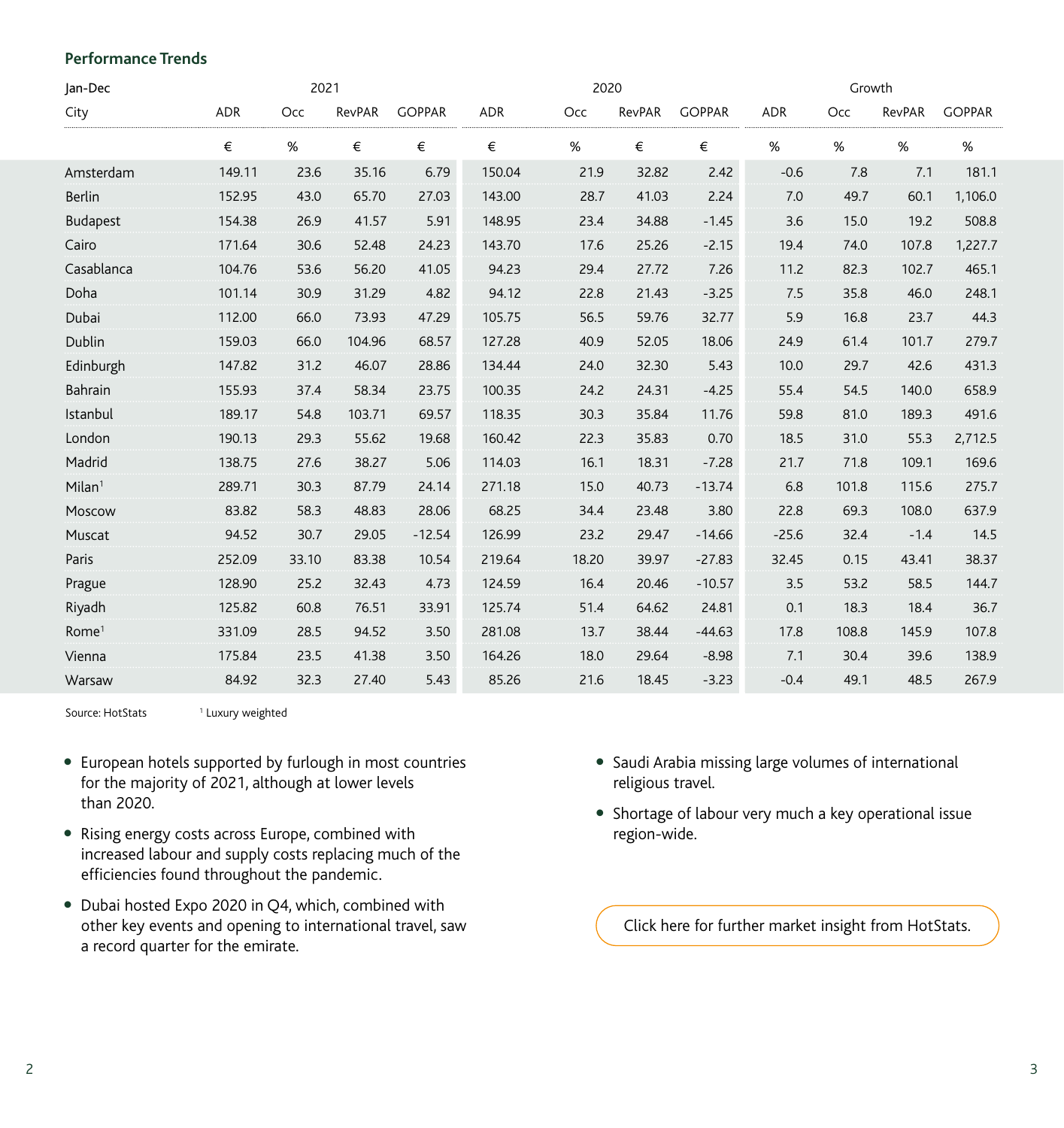#### **Hotel Construction Costs**

| Country         | Budget hotels                              | Mid market – low                           | Mid market - high                          | Luxury                                     |                                                                                                                                                                                                                                                                                                                                                                      |
|-----------------|--------------------------------------------|--------------------------------------------|--------------------------------------------|--------------------------------------------|----------------------------------------------------------------------------------------------------------------------------------------------------------------------------------------------------------------------------------------------------------------------------------------------------------------------------------------------------------------------|
|                 | $\epsilon$ per sqm                         | $\epsilon$ per sqm                         | $\epsilon$ per sqm                         | € per sqm                                  |                                                                                                                                                                                                                                                                                                                                                                      |
| UK              | 1,520<br>2,410<br>$\sim$                   | 2,070<br>2,880<br>$\overline{\phantom{a}}$ | 2,700<br>4,070<br>$\sim$                   | 3,360<br>5,090<br>$\sim$                   |                                                                                                                                                                                                                                                                                                                                                                      |
| Austria         | 1,440<br>1,630<br>$\overline{\phantom{a}}$ | 1,780<br>2,340                             | 2,450<br>3,110<br>$\overline{\phantom{a}}$ | 3,770<br>3,190<br>$\overline{\phantom{a}}$ |                                                                                                                                                                                                                                                                                                                                                                      |
| Belgium         | 1,800<br>1,220<br>$\overline{\phantom{a}}$ | 1,620<br>2,070<br>$\overline{a}$           | 1,800<br>2,220<br>$\overline{\phantom{a}}$ | 2,420<br>3,050<br>$\overline{\phantom{a}}$ |                                                                                                                                                                                                                                                                                                                                                                      |
| <b>Bulgaria</b> | 730<br>860<br>$\overline{\phantom{a}}$     | 860<br>1,060<br>$\overline{\phantom{a}}$   | 1,050<br>1,260<br>$\overline{\phantom{a}}$ | 2,030<br>1,620<br>$\overline{\phantom{a}}$ |                                                                                                                                                                                                                                                                                                                                                                      |
| Finland         | 2,480<br>3,230<br>$\sim$                   | 2,770<br>3,600<br>$\overline{\phantom{a}}$ | 3,230<br>4,190<br>$\sim$                   | 4,760<br>3,660<br>$\sim$                   |                                                                                                                                                                                                                                                                                                                                                                      |
| France          | 1,800<br>2,300<br>$\overline{\phantom{a}}$ | 2,300<br>2,600<br>$\overline{\phantom{a}}$ | 2,700<br>3,400<br>$\overline{\phantom{a}}$ | 4,000<br>3,200<br>$\overline{\phantom{a}}$ |                                                                                                                                                                                                                                                                                                                                                                      |
| Germany         | 2,110<br>2,320<br>$\overline{\phantom{a}}$ | 2,220<br>2,590<br>$\overline{\phantom{a}}$ | 2,370<br>3,680<br>$\sim$                   | 3,060<br>4,320<br>$\sim$                   |                                                                                                                                                                                                                                                                                                                                                                      |
| Greece          | 1,160<br>1,360<br>$\overline{\phantom{a}}$ | 1,610<br>1,780<br>$\overline{\phantom{a}}$ | 2,040<br>2,520<br>$\overline{\phantom{a}}$ | 2,810<br>3,440<br>$\sim$                   |                                                                                                                                                                                                                                                                                                                                                                      |
| Hungary         | 1,000<br>1,310<br>$\overline{\phantom{a}}$ | 1,430<br>1,990                             | 1,730<br>2,660                             | 2,120<br>3,320<br>$\overline{\phantom{a}}$ |                                                                                                                                                                                                                                                                                                                                                                      |
| Ireland         | 1,850<br>2,240<br>$\overline{\phantom{a}}$ | 2,500<br>2,240<br>$\overline{\phantom{a}}$ | 2,500<br>3,400<br>$\overline{\phantom{a}}$ | 3,910<br>3,400<br>$\sim$                   |                                                                                                                                                                                                                                                                                                                                                                      |
| Italy           | 1,850<br>2,250<br>$\overline{\phantom{a}}$ | 2,100<br>2,650<br>$\overline{\phantom{a}}$ | 2,400<br>2,900<br>$\overline{\phantom{a}}$ | 2,750<br>3,600<br>$\sim$                   |                                                                                                                                                                                                                                                                                                                                                                      |
| Norway          | 2,440<br>2,900<br>$\overline{\phantom{a}}$ | 2,850<br>3,100<br>$\overline{\phantom{a}}$ | 2,960<br>3,600<br>$\overline{\phantom{a}}$ | 3,480<br>4,100<br>$\overline{\phantom{a}}$ |                                                                                                                                                                                                                                                                                                                                                                      |
| Netherlands     | 1,770<br>1,340<br>$\overline{\phantom{a}}$ | 1,470<br>2,070<br>$\overline{\phantom{a}}$ | 1,710<br>2,510<br>$\sim$                   | 1,980<br>2,860<br>$\sim$                   |                                                                                                                                                                                                                                                                                                                                                                      |
| Poland          | 1,400<br>1,500                             | 1,660<br>1,530<br>$\overline{\phantom{a}}$ | 1,700<br>2,000                             | 2,100<br>3,000<br>$\overline{\phantom{a}}$ | suitability of general cost data<br>EuroAlliance. Costs are expressed per square metre of gross internal floo<br>highlight key cost<br>constructing<br>costs                                                                                                                                                                                                         |
| Portugal        | 1,020<br>1,270<br>$\overline{\phantom{a}}$ | 1,170<br>1,380<br>$\overline{\phantom{a}}$ | 1,430<br>1,820<br>$\overline{\phantom{a}}$ | 2,090<br>1,560<br>$\overline{\phantom{a}}$ | ees, land                                                                                                                                                                                                                                                                                                                                                            |
| Romania         | 1,850<br>2,300<br>$\overline{a}$           | 2,750<br>2,300<br>$\overline{\phantom{a}}$ | 2,650<br>3,380<br>$\overline{\phantom{a}}$ | 4,100<br>3,370<br>$\overline{\phantom{a}}$ |                                                                                                                                                                                                                                                                                                                                                                      |
| Russia          | 1,610<br>2,110<br>$\overline{\phantom{a}}$ | 1,880<br>2,650<br>$\overline{\phantom{a}}$ | 2,760<br>3,300<br>$\overline{\phantom{a}}$ | 3,070<br>3,980<br>$\overline{\phantom{a}}$ | based on<br>Data is prepared to                                                                                                                                                                                                                                                                                                                                      |
| Slovakia        | 810<br>1,260<br>$\sim$                     | 910<br>1,370<br>$\overline{\phantom{a}}$   | 1,160<br>1,660<br>$\sim$                   | 1,420<br>1,920<br>$\sim$                   | equipment.                                                                                                                                                                                                                                                                                                                                                           |
| Spain           | 1,120<br>1,860<br>$\overline{\phantom{a}}$ | 1,670<br>2,120<br>$\overline{\phantom{a}}$ | 2,220<br>2,910<br>$\overline{\phantom{a}}$ | 2,770<br>3,720<br>$\sim$                   | Costs are generally                                                                                                                                                                                                                                                                                                                                                  |
| Sweden          | 2,440<br>2,990                             | 2,990<br>3,490                             | 3,490<br>3,890                             | 3,890<br>5,000                             | verify the                                                                                                                                                                                                                                                                                                                                                           |
| Turkey          | 1,580<br>1,400                             | 1,490<br>1,890<br>$\overline{\phantom{a}}$ | 1,700<br>2,830<br>$\overline{\phantom{a}}$ | 3,750<br>1,890<br>$\overline{\phantom{a}}$ | FF&E, but exclude operator's stock and<br>European specifications.                                                                                                                                                                                                                                                                                                   |
| Ukraine         | 950<br>1,380<br>$\overline{a}$             | 1,050<br>1,560<br>$\overline{\phantom{a}}$ | 1,200<br>1,680<br>$\sim$                   | 1,230<br>2,250                             | Users should<br>excluded.                                                                                                                                                                                                                                                                                                                                            |
| Abu Dhabi       | 1,360<br>1,660<br>$\overline{a}$           | 1,590<br>1,930<br>$\overline{\phantom{a}}$ | 2,050<br>2,390<br>$\overline{\phantom{a}}$ | 2,500<br>3,750<br>$\overline{\phantom{a}}$ |                                                                                                                                                                                                                                                                                                                                                                      |
| Qatar           | 1,800<br>1,920<br>$\overline{\phantom{a}}$ | 1,920<br>2,180<br>$\overline{\phantom{a}}$ | 2,310<br>2,930<br>$\sim$                   | 2,880<br>4,740<br>$\overline{\phantom{a}}$ | markets.<br>are also                                                                                                                                                                                                                                                                                                                                                 |
| Dubai           | 1,480<br>1,910<br>$\overline{\phantom{a}}$ | 1,820<br>2,160<br>$\overline{\phantom{a}}$ | 2,270<br>2,610<br>$\overline{\phantom{a}}$ | 2,730<br>3,980<br>$\overline{\phantom{a}}$ |                                                                                                                                                                                                                                                                                                                                                                      |
| Saudi Arabia    | 1,540<br>2,220<br>$\overline{a}$           | 2,900<br>2,220<br>$\overline{\phantom{a}}$ | 2,900<br>3,300<br>$\overline{\phantom{a}}$ | 3,800<br>3,100<br>$\overline{\phantom{a}}$ | between<br>Western<br>similar)                                                                                                                                                                                                                                                                                                                                       |
| Mozambique      | 2,960<br>3,420<br>$\overline{\phantom{a}}$ | 4,160<br>3,720<br>$\overline{\phantom{a}}$ | 4,310<br>4,890<br>$\sim$                   | 5,940<br>5,190<br>$\overline{\phantom{a}}$ | ŏ                                                                                                                                                                                                                                                                                                                                                                    |
| South Africa    | 1,560<br>1,810<br>$\overline{\phantom{a}}$ | 1,940<br>2,210<br>$\overline{\phantom{a}}$ | 2,310<br>2,590<br>$\overline{\phantom{a}}$ | 2,840<br>3,100<br>$\overline{\phantom{a}}$ | to their specific circumstances. Exchange rates and inflation can distort generic data, for specific<br>These costs have been prepared from a survey of Rider Levett Bucknall worldwide offices and<br>project guidance please contact Rider Levett Bucknall<br>costs include<br>trends and differences<br>members of the RLB<br><b>IAV)</b><br>international hotels |
| Botswana        | 1,930<br>2,240<br>$\sim$                   | 2,400<br>2,730<br>$\overline{\phantom{a}}$ | 2,870<br>3,200<br>$\overline{\phantom{a}}$ | 3,520<br>3,840<br>$\overline{\phantom{a}}$ | local taxes                                                                                                                                                                                                                                                                                                                                                          |
| Namibia         | 1,680<br>1,940<br>$\overline{\phantom{a}}$ | 2,080<br>2,360<br>$\overline{\phantom{a}}$ | 2,480<br>2,780<br>$\overline{\phantom{a}}$ | 3,050<br>3,330<br>$\sim$                   | area. The                                                                                                                                                                                                                                                                                                                                                            |
| Mauritius       | 2,170<br>2,580<br>$\overline{\phantom{a}}$ | 2,790<br>3,100                             | 3,310<br>3,720                             | 4,750<br>4,130<br>$\overline{\phantom{a}}$ | and                                                                                                                                                                                                                                                                                                                                                                  |
| Seychelles      | 2,580<br>3,030<br>$\overline{a}$           | 3,340<br>3,640<br>$\overline{\phantom{a}}$ | 3,840<br>4,520                             | 4,720<br>5,520<br>$\overline{\phantom{a}}$ |                                                                                                                                                                                                                                                                                                                                                                      |

Source: Rider Levett Bucknall

- In most countries construction sector has seen a rebound in demand, which, combined with supply challenges, is contributing to overall tender price inflation.
- Hospitality sector remains hardest hit by C19 of those serviced by construction industry. Supply side pressures and input cost increases remain despite hesitancy in
- hospitality demand.
- Africa seeing significant tender price inflation in Durban and Cape Town. Middle East has forecast more modest tender price inflation, with Saudi Arabia's focus on tourism sector of note. Mainland Europe seeing significant variance in tender price inflation by country.
- Common currency reporting results in some impacts 4 **hospitality demand.** The same state of the second series of the series of the series of the series of the series s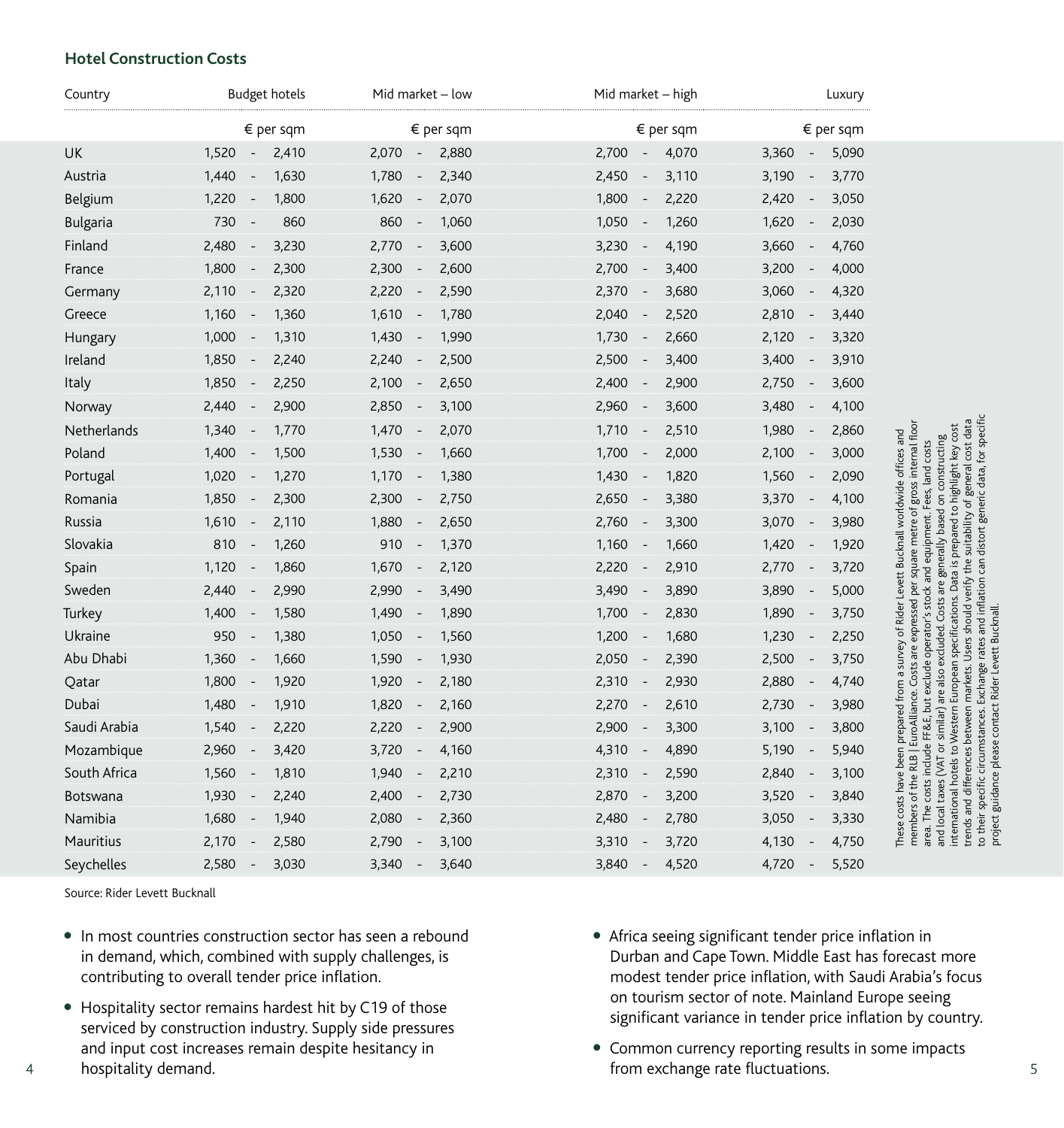#### **Transaction Tracker**

| Region                           | Hotel                           | Location                 | No. of Keys | <b>Total Price</b> | Price per Key |
|----------------------------------|---------------------------------|--------------------------|-------------|--------------------|---------------|
| Portfolio Transactions           |                                 |                          | €           | €                  |               |
|                                  | Grand Hotel & Residences Savoia | Cortina, Italy           | 177         | 70,000,000         | 395,000       |
|                                  | 6x JJW hotels*                  | France                   | 324         | 175,000,000        | 540,000       |
|                                  | 2x Accor hotels                 | Poland                   | 527         | 80,000,000         | 152,000       |
|                                  | 2x Minor hotels                 | Portugal                 | 631         | 148,000,000        | 235,000       |
|                                  | 4x Selenta hotels               | Spain                    | 2,236       | 440,000,000        | 197,000       |
|                                  | 12x Hilton hotels               | <b>UK</b>                | 2,384       | 683,800,000        | 287,000       |
| <b>Single Asset Transactions</b> |                                 |                          |             |                    |               |
| Greece                           | <b>Blue Capsis Elite Resort</b> | Crete                    | 465         | 125,000,000        | 269,000       |
|                                  | Naxos Resort Beach Hotel        | <b>Naxos</b>             | 88          | 6,500,000          | 74,000        |
| Ireland                          | Killashee Hotel                 | Co Kildare               | 140         | 25,000,000         | 179,000       |
|                                  | Castlemartyr Resort             | Cork                     | 147         | 20,000,000         | 136,000       |
| Scandinavia                      | Comfort Vesterbro               | Copenhagen, Denmark      | 399         | 82,300,000         | 206,000       |
|                                  | Stella Maris Hotel de Luxe      | Svendborg, Denmark       | 36          | 7,600,000          | 210,000       |
|                                  | Zander K Hotel                  | Bergen, Norway           | 249         | 39,900,000         | 160,000       |
|                                  | Hotel Savoy                     | Oslo, Norway             | 93          | 17,600,000         | 190,000       |
| Spain                            | Apolo Hotel                     | Barcelona                | 314         | 96,000,000         | 306,000       |
|                                  | Hesperia Presidente             | Barcelona                | 151         | 125,000,000        | 828,000       |
|                                  | Hotel Axel Barcelona            | Barcelona                | 101         | 30,000,000         | 297,000       |
|                                  | <b>Bless Hotel</b>              | Madrid                   | 111         | 115,000,000        | 1,036,000     |
|                                  | Blau Porto Petro <sup>1</sup>   | Mallorca                 | 319         | 110,000,000        | 345,000       |
|                                  | Las Dalias                      | Tenerife                 | 420         | 100,000,000        | 238,000       |
| <b>UK</b>                        | Slieve Donard Resort & Spa      | Co Down                  | 181         | 47,200,000         | 261,000       |
|                                  | The Belfry                      | Midlands                 | 324         | 165,100,000        | 509,000       |
|                                  | Wardrobe Court                  | London                   | 92          | 82,500,000         | 897,000       |
|                                  | <b>Hotel Bristol</b>            | Newquay                  | 74          | 6,000,000          | 81,000        |
|                                  | Langdon Court Hotel*            | Plymouth                 | 19          | 2,200,000          | 115,000       |
| Other                            | Franz Ferdinand Mountain Resort | Nassfield, Austria       | 144         | 15,000,000         | 104,000       |
|                                  | D-Resort Sibenik                | Sibnek, Croatia          | 72          | 26,000,000         | 361,000       |
|                                  | Le Saint Paul <sup>2</sup>      | St Paul de Vence, France | 16          | 5,600,000          | 347,000       |
|                                  | Mount Zion Hotel                | Jerusalem, Israel        | 137         | 71,100,000         | 519,000       |
|                                  | Londra & Cargill Hotel          | Rome, Italy              | 101         | 33,200,000         | 329,000       |
|                                  | Radisson Blu Azuri Resort & Spa | Roches Noires, Mauritius | 100         | 10,400,000         | 104,000       |
|                                  | Diplomatico Hotel               | Lisbon, Portugal         | 95          | 14,800,000         | 155,000       |

Source: Whitebridge Hospitality **According to the Conduct of Sold out of receivership** 1 for a majority stake <sup>2</sup> including refurb cost

- Corporate compacts: Brookfield acquired stake in Experimental (Fra); Azora acquired Bluserena (Ita); Castlelake acquired 49.9% stake in Millenium Hotels RE (€249.5m, Spa); Henderson Park acquired Amaris Hospitality (UK).
- Relishing resorts: Everty acquired Iconic Santorini (Gre); Azora acquired Vilalara Resort (Por); Minor acquired 2x Marinateis hotels (Por); One United acquired Carpathian Lodge (€2.35m, Rom); Blasson acquired Punta Negra
- 6 (Spa); Arora Group acquired Luton Hoo (UK). The model of the announcement.
- Portfolio plays: Actis acquired 4x City Lodges (Ken, Tan); Davidson Kempner acquired Nau (€900,Por); Sixth Street acquired 5x Oh'Tels (Spa); Visionapartments acquired 2x Ibis Geneva (Swi).
- Notable others: Kasada acquired Safari Court Hotel (Nam); Fragrance acquired Kensington Forum (UK).

Prices have been rounded where appropriate. We do not warrant the accuracy of this data which was obtained from publicly available sources and reported in industry journals. Conversions to euros were made according to the exchange rate at the time<br>of the announcement.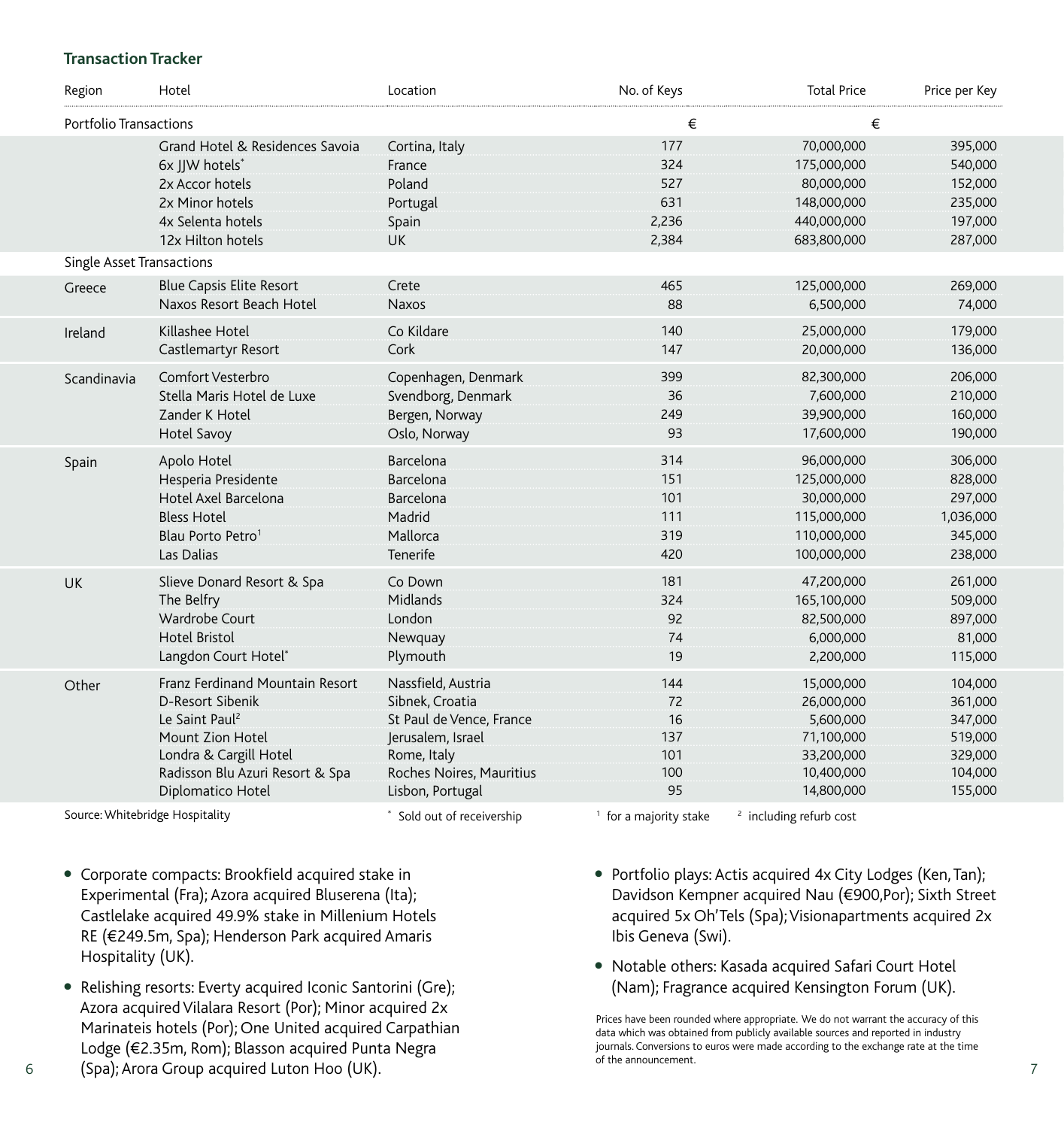### **CONSENSUS HOTEL YIELDS**

#### **Introduction**

We approached a selection of hotel valuers and asked them to complete a matrix of hotel yields, bearing in mind market positioning and location in the UK and across Europe. The results of this research are presented here as consensus yield matrices (based on the mathematical averages of the inputs provided).

#### **UK**

Within the London markets, the range of yields remains relatively tight, however, as the market becomes less defined (such as Other Cities), the range of yields widens materially. It is therefore essential that anyone viewing these matrices consider the yields shown as an illustrative guide only, and should seek appropriate professional advice when seeking to value a specific hotel asset (especially as valuers noted the range within any given category is probably wider than normal at the moment).

| UΚ                          |        | Budget Mid-Mkt | Upscale | Luxury |
|-----------------------------|--------|----------------|---------|--------|
| Vacant Possession           |        |                |         |        |
| Central London              | 5.0%   | 53%            | 45%     | 38%    |
| Greater London              | 6.0%   | 6.4%           | 63%     | 5.6%   |
| Primary Cities <sup>1</sup> | 7 1%   | 73%            | 7 1%    | 6.4%   |
| Other Cities                | 8.6%   | 89%            | 78%     | 75%    |
| Country house               |        | 7 1%           | 83%     | 76%    |
| Adjustment Margin           |        |                |         |        |
| Lease                       | $-14%$ | $-1.0%$        | $-1.0%$ | 0.1%   |
| Management Contract         |        | 0 0%           | 0.1%    | 0.4%   |

1 For example: Birmingham, Manchester, Edinburgh, Glasgow Source: Avison Young, Christie & Co, Gerald Eve & SSA Hotels, Knight Frank, Savills.

Valuers reported limited changes compared to last few years, but highlighted that the key issue still is to what income stream should such yields be used to capitalise, as market performance trends are still somewhat erratic, even if signs of recovery were certainly apparent in H2 2021.

#### **Adjustment Margin**

In order to adjust the yields assumed for Vacant Possession, to allow for either a Lease or Management Contract, appropriate allowances have been estimated. These Adjustment Margins suggest that within the Budget sector a Lease is advantageous, whilst in the Luxury sector Vacant

#### **Europe**

For Europe we have concentrated on the key countries, where transactions are most frequent. We have also included East Europe as a broad category for comparison to the specific West European countries.

The matrix clearly shows the popularity of Paris as the only true France Gateway City and an equally tight yield range has evolved in Germany Gateway Cities. Mid-market and Upscale hotels attract higher yields and the trend in Adjustment Margins is very similar to the UK.

| Europe                     | Budget  | Mid-Mkt | Upscale | Luxury  |
|----------------------------|---------|---------|---------|---------|
| <b>Vacant Possession</b>   |         |         |         |         |
| France - Gateway Cities    | 6.1%    | 6.1%    | 5.2%    | 4.2%    |
| France - Rest              | 8.0%    | 79%     | 74%     | 6.0%    |
| Germany - Gateway Cities   | 6.1%    | 6.4%    | 6.1%    | 5.0%    |
| Germany - Rest             | 7.5%    | 7.7%    | 7.4%    | 6.7%    |
| Spain - Gateway Cities     | 6.1%    | 6.3%    | 6.0%    | 5.1%    |
| Spain - Rest               | 7.9%    | 8.2%    | 7.9%    | 7.3%    |
| E. Europe - Gateway Cities | 8.2%    | 8.1%    | 76%     | 64%     |
| E. Europe - Rest           | 9.8%    | 9.8%    | 9.2%    | 8.0%    |
| <b>Adjustment Margin</b>   |         |         |         |         |
| Lease                      | $-1.1%$ | $-1.0%$ | $-11%$  | $-0.3%$ |
| <b>Management Contract</b> |         | 0.2%    | 0.1%    | 0.4%    |

Source: Avison Young, Christie & Co, Gerald Eve & SSA Hotels, Knight Frank, Savills

Valuers noted that there is a lot of money out there at the moment that is keen to find a home and hospitality appears to be a key target sector. More transactions activity and continued performance recovery in 2022 should provide more visibility around pricing as the year progresses.

#### **Limitations**

The foregoing yields:

- are applicable to stabilised earnings and are not for DCF use
- assume freehold title of the asset and no change of use permissable.

#### **Acknowledgements**

We would like to express our sincere thanks to Avison Young, Christie & Co, Gerald Eve & SSA Hotels, Knight Frank, and Savills for their contributions and support in respect of this research.

Possession is perhaps more valuable. 8 9